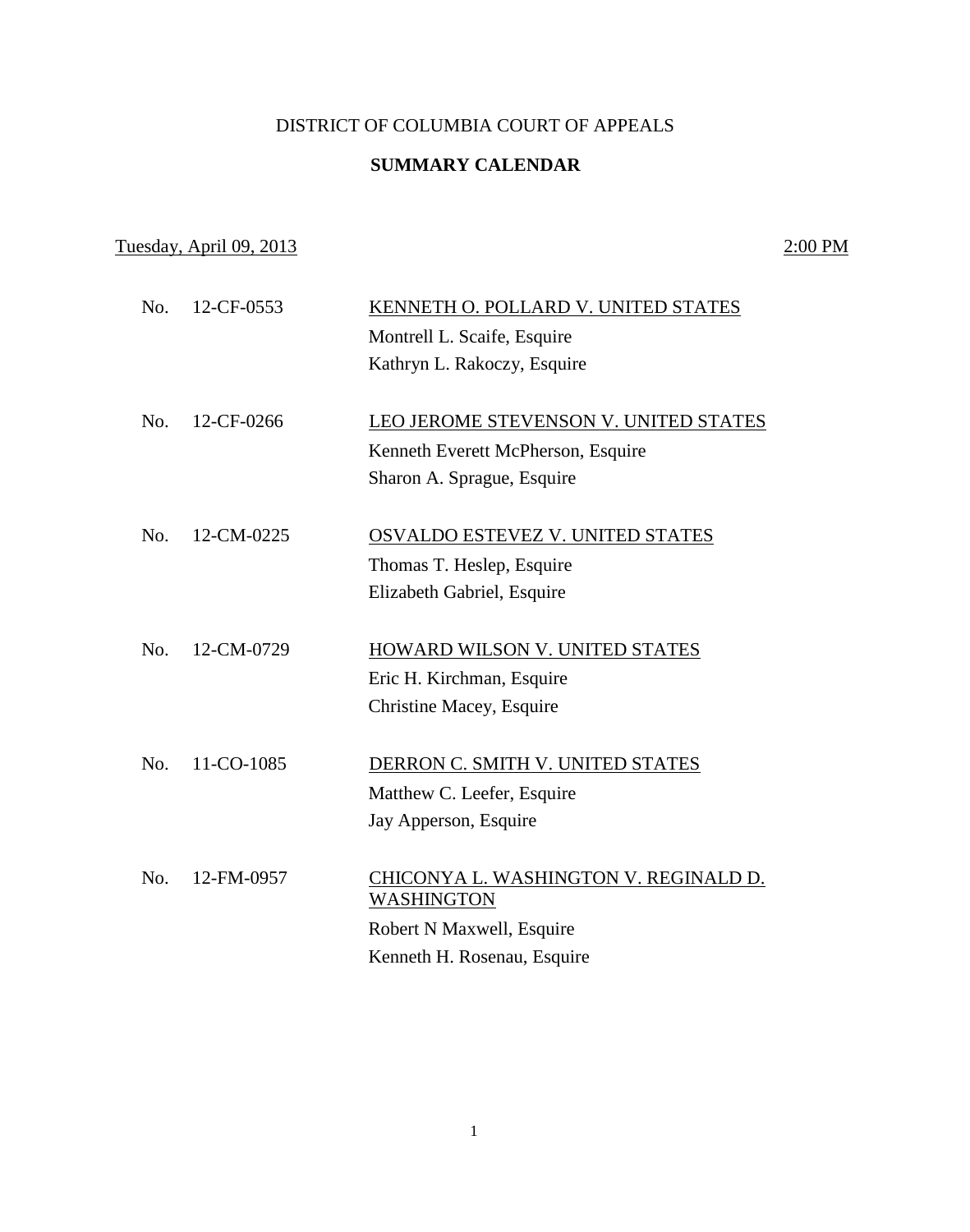| No. | 11-CV-1649 | JOSEPH CALLISTE V. FIRST MOUNT VERNON<br><b>INDUSTRIAL ASSOC.</b>      |
|-----|------------|------------------------------------------------------------------------|
| No. | 11-CV-1699 | JOSEPH CALLISTE V. FIRST MOUNT VERNON                                  |
|     |            | <b>INDUSTRIAL ASSOCIATION</b>                                          |
| No. | 12-CV-0078 | JOSEPH CALLISTE V. FIRST MOUNT VERNON                                  |
|     | 12-CV-0396 | <b>INDUSTRIAL ASSOCIATION</b>                                          |
| No. |            | JOSEPH CALLISTE V. FIRST MOUNT VERNON<br><b>INDUSTRIAL ASSOCIATION</b> |
|     |            | Franklyn N. Burke, Esquire                                             |
|     |            | Stephen O. Hessler, Esquire                                            |
|     |            |                                                                        |
| No. | 12-CM-0038 | ALEX BUSINGYE V. UNITED STATES                                         |
|     |            | Sidney R. Bixler, Esquire                                              |
|     |            | Jay Apperson, Esquire                                                  |
|     |            |                                                                        |
| No. | 11-FM-1231 | MARIA ELENA LOPEZ V. WILLIAM QUEZADA                                   |
|     |            | Andre P. Barber, Esquire                                               |
|     |            |                                                                        |
| No. | 11-CV-1369 | JONATHAN M. OWENS V. OFFICE OF EMPLOYEE                                |
|     |            | APPEALS, ET AL.                                                        |
|     |            | Jonathan Owens, Pro Se                                                 |
|     |            | Mary L. Wilson, Esquire                                                |
|     |            |                                                                        |
| No. | 12-AA-0231 | ROBERT FORD V. D.C. DEP'T OF EMPLOYMENT                                |
|     |            | <b>SERVICES</b>                                                        |
|     |            | Matthew J. Peffer, Esquire                                             |
|     |            | Richard W. Souther, Esquire                                            |
|     |            |                                                                        |
| No. | 12-AA-0715 | ST. JOHN'S COMMUNITY SERVICES V. ASHANTHI M.                           |
|     |            | <b>MENDIS-KIRIDENA</b>                                                 |
|     |            | Diane A. Seltzer, Esquire                                              |
|     |            | Johanna M. Hickman, Esquire                                            |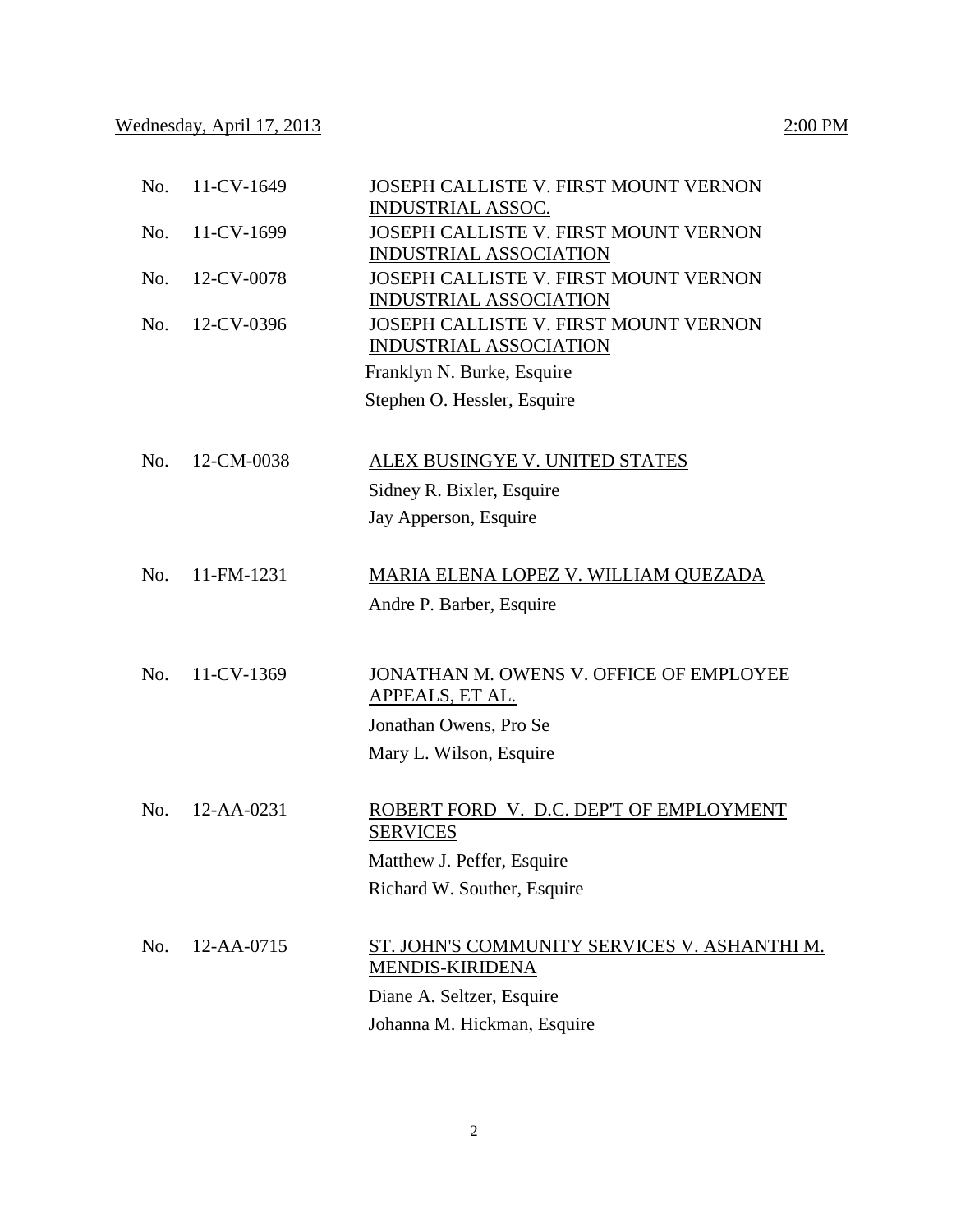| No. | 12-CV-1489                | VALERIE A. THOMPSON V. HSBC BANK USA                                     |
|-----|---------------------------|--------------------------------------------------------------------------|
|     |                           | Valerie A. Thompson, Pro Se                                              |
|     |                           | Stephanie Montgomery, Esquire                                            |
|     |                           |                                                                          |
| No. | 12-AA-1300                | DONALD POOLE V DC DEP'T OF EMPLOYMENT                                    |
|     |                           | SERVICES (WORKER'S COMPENSATION)                                         |
|     |                           | Mark L. Schaffer, Esquire                                                |
|     |                           | Joel E. Ogden, Esquire                                                   |
|     |                           |                                                                          |
| No. | 12-BG-1428                | IN RE: KIMUEL W. LEE<br><b>BAR REGISTRATION NO. 424701</b>               |
|     |                           | Wallace E. Shipp, Jr., Esquire                                           |
|     |                           | Kimuel W. Lee, Pro Se                                                    |
|     |                           |                                                                          |
| No. | $11 - AA - 1042$          | JAMES A. STUART V. D.C. DEP'T OF CONSUMER &<br><b>REGULATORY AFFAIRS</b> |
|     |                           | James A. Stuart, Pro Se                                                  |
|     |                           | Bradley A. Sarnell, Esquire                                              |
|     |                           |                                                                          |
| No. | 12-CV-1560                | ETENAT ZEGEYE V. MARVIN LISS                                             |
|     |                           | Etenat Zageye, Pro Se                                                    |
|     |                           | Robert M. Somer, Esquire                                                 |
| No. | 12-FM-0376                | ARIC WILLIAM MOORE V. MARY HASTINGS MOORE                                |
|     |                           | Aric William Moore, Pro Se                                               |
|     |                           | Mary Hastings Moore, Pro Se                                              |
|     |                           |                                                                          |
|     | Wednesday, April 24, 2013 | 2:00 PM                                                                  |
|     |                           |                                                                          |
| No. | 12-CF-0010                | <b>KEITH DIXON V. UNITED STATES</b>                                      |
|     |                           | Mindy A. Daniels, Esquire                                                |
|     |                           | David B. Goodhand, Esquire                                               |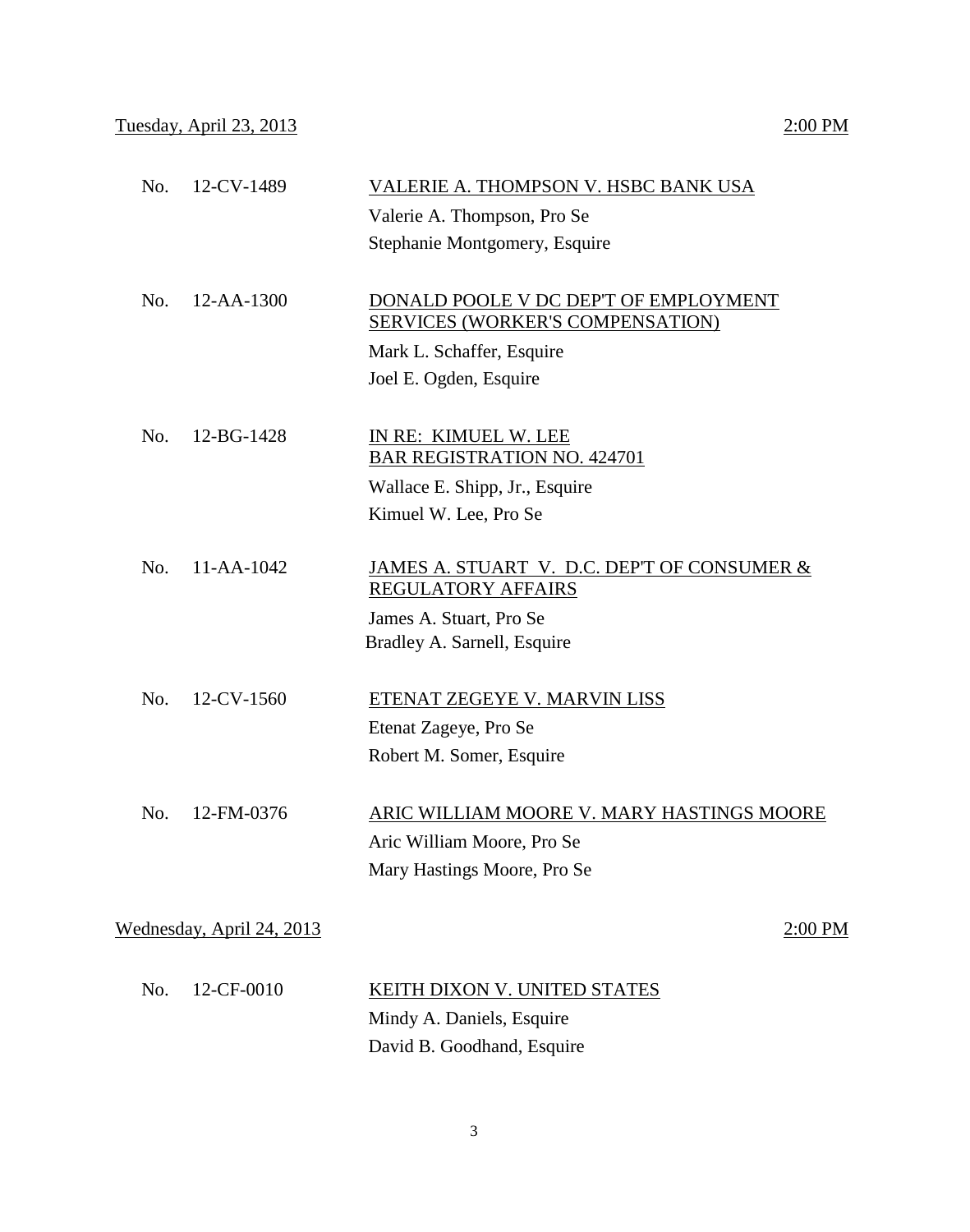| No. | 12-CM-0730                      | MARIO SHIELDS V. UNITED STATES                |         |
|-----|---------------------------------|-----------------------------------------------|---------|
|     |                                 | Bryan P. MacAvoy, Esquire                     |         |
|     |                                 | James A. Ewing, Esquire                       |         |
|     |                                 |                                               |         |
| No. | 12-CO-1215                      | BRYAN K. WILSON V. UNITED STATES              |         |
|     |                                 | Bryan K. Wilson, Pro Se                       |         |
|     |                                 | James M. Perez, Esquire                       |         |
|     |                                 |                                               |         |
| No. | 12-CM-1189                      | RICKY N. GARDNER V. UNITED STATES             |         |
|     |                                 | Warren Gorman, Esquire                        |         |
|     |                                 | Suzanne G. Curt, Esquire                      |         |
| No. | 12-AA-0547                      | <b>ARABELLE LAWTON V. WASHINGTON HOSPITAL</b> |         |
|     |                                 | <b>CENTER</b>                                 |         |
|     |                                 | Steven H. Goldblatt, Esquire                  |         |
|     |                                 |                                               |         |
| No. | 12-BG-1893                      | IN RE: MATTHEW F. SHANNON                     |         |
|     |                                 | <b>BAR REG. NO. 218651</b>                    |         |
|     |                                 | Wallace E. Shipp, Jr., Esquire                |         |
|     |                                 | Marion E. Baurley, Esquire                    |         |
|     | <u>Thursday, April 25, 2013</u> |                                               | 2:00 PM |
|     |                                 |                                               |         |
| No. | 12-CF-0160                      | <b>SEAN MILLER V. UNITED STATES</b>           |         |
|     |                                 | David H. Reiter, Esquire                      |         |
|     |                                 | L. Jackson Thomas, II, Esquire                |         |
|     |                                 |                                               |         |
| No. | 11-CM-1408                      | PHILLIP A. ROSEBROCK V. UNITED STATES         |         |
|     |                                 | Donna L. Biderman, Esquire                    |         |
|     |                                 | Karen Shinskie, Esquire                       |         |